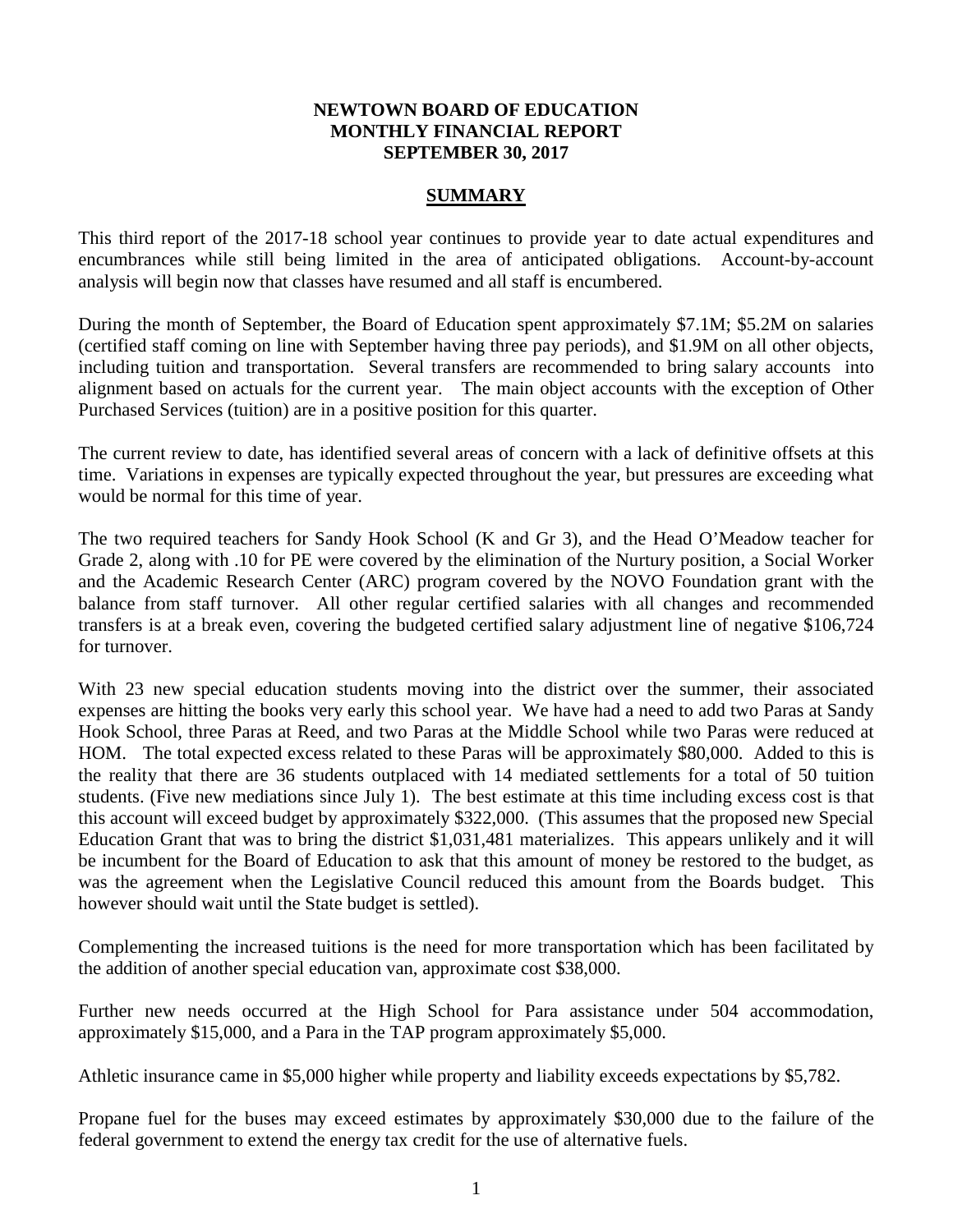There have also been rising prices for electricity, which will undoubtedly be another concern when our current contract expires in early December.

Summing these items puts us in the area of a \$500,000 shortfall for which an immediate 25% hold back has been put in place for all cost centers on certain budget items in order to provide adequate funding for these and any continued increases in needs. (This situation is similar to what had occurred during the 2015-16 fiscal year). We will also look at some unallocated funds under IDEA and Medicaid to see if some staff can be covered, approximately \$120,000. This in addition to the issues with the State budget will make this school year an extremely difficult one.

The district will also need a transfer from the Town for the assumption of the School Security Officers program within the Board of Education budget. This is estimated to be in the neighborhood of \$320,000.

On the revenue side we are showing receipts for local tuition and some miscellaneous fees.

The budget will be closely monitored with any important issues identified as soon as we become aware of them.

Ron Bienkowski Director of Business October 12, 2017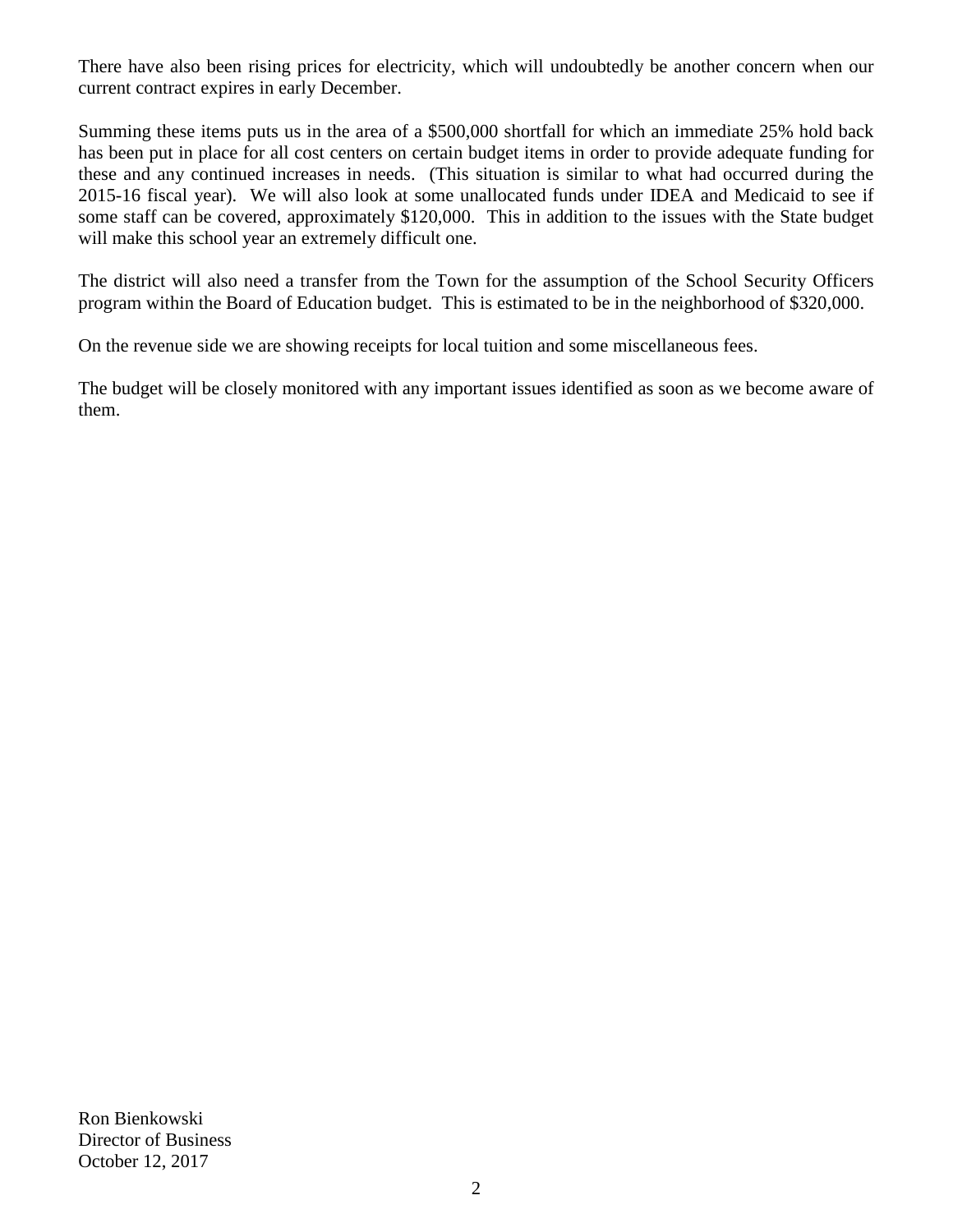# **TERMS AND DEFINITIONS**

The Newtown Board of Education's Monthly Financial Report provides summary financial information in the following areas:

- Object Code a service or commodity obtained as the result of a specific expenditure defined by eight categories: Salaries, Employee Benefits, Professional Services, Purchased Property Services, Other Purchased Services, Supplies, Property, and Miscellaneous.
- Expense Category further defines the type of expense by Object Code
- Expended 2016-17 unaudited expenditures from the prior fiscal year (for comparison purposes)
- Approved Budget indicates a town approved financial plan used by the school district to achieve its goals and objectives.
- **THE TRANSFER** identified specific cross object codes requiring adjustments to provide adequate funding for the fiscal period. This includes all transfers made to date. (None at this time)
- Current Transfers identifies the recommended cross object codes for current month action. (None proposed at this time)
- Current Budget adjusts the Approved Budget calculating adjustments  $(+)$  or  $-)$  to the identified object codes.
- Year-To-Date Expended indicates the actual amount of cumulative expenditures processed by the school district through the month-end date indicated on the monthly budget summary report.
- Encumbered indicates approved financial obligations of the school district as a result of employee salary contracts, purchasing agreements, purchase orders, or other identified obligations not processed for payment by the date indicated on the monthly budget summary report.
- Balance calculates object code account balances subtracting expenditures and encumbrances from the current budget amount indicating accounts with unobligated balances or shortages.
- Anticipated Obligation is a column which provides a method to forecast expense category fund balances that have not been approved via an encumbrance, but are anticipated to be expended or remain with an account balance to maintain the overall budget funding level. Receivable revenue (i.e., grants) are included in this column which has the effect of netting the expected expenditure.
- Projected Balance calculates the object code balances subtracting the Anticipated Obligations. These balances will move up and down as information is known and or decisions are anticipated or made about current and projected needs of the district.

The monthly budget summary report also provides financial information on the State of Connecticut grant reimbursement programs (Excess Cost and Agency Placement Grants and Magnet Grant Transportation). These reimbursement grants/programs are used to supplement local school district budget programs as follows: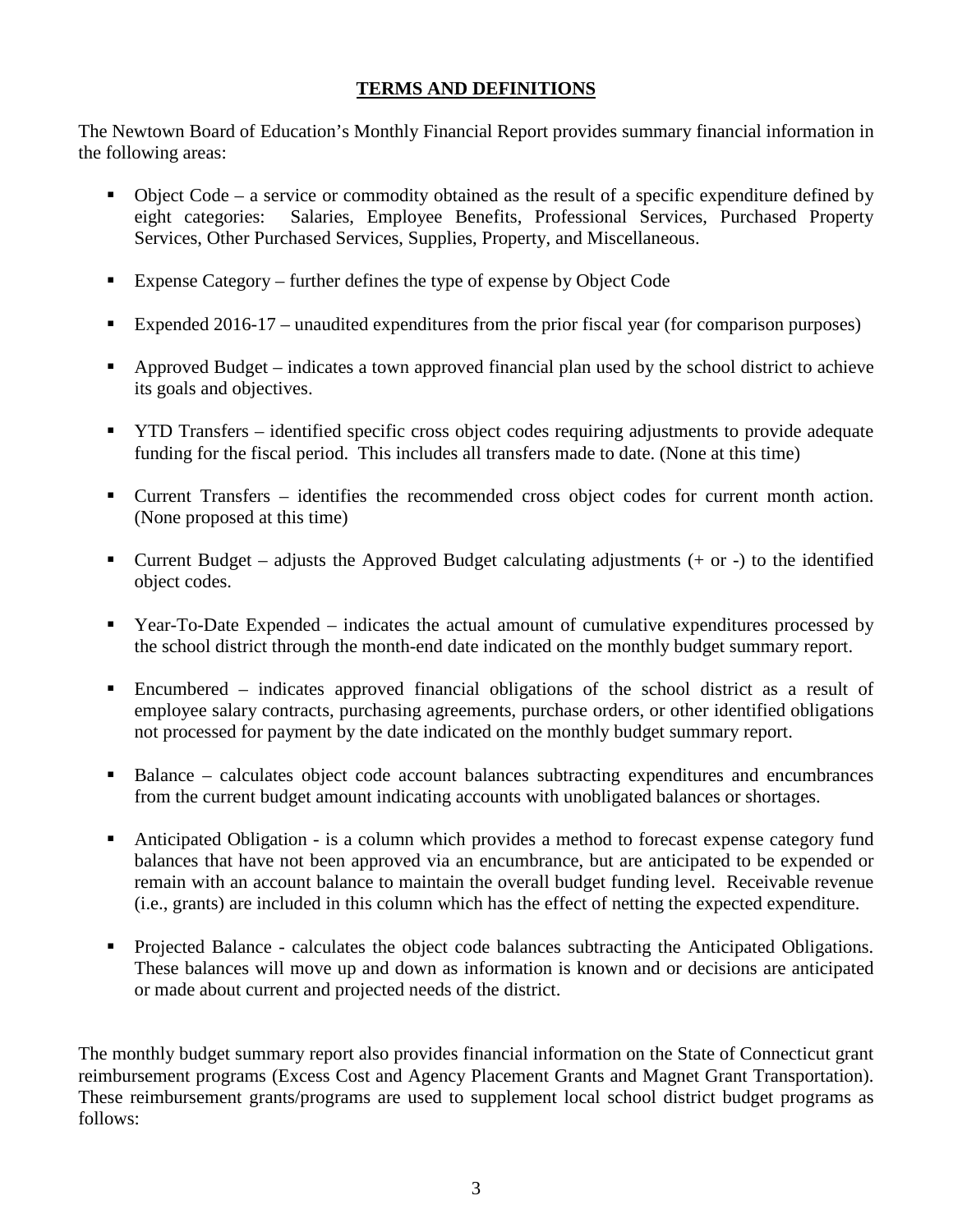Excess Cost Grant – (Current Formula) this State of Connecticut reimbursement grant is used to support local school districts for education costs of identified special education students whose annual education costs exceed local prior year per pupil expenditure by 4 ½. Students placed by the Department of Child and Family Services (DCF) are reimbursed after the school district has met the prior year's per pupil expenditure. School districts report these costs annually in December and March of each fiscal year. State of Connecticut grant calculations are determined by reimbursing eligible costs (60%-100%) based on the SDE grant allocation and all other town submittals.

Magnet Transportation Grant – provides reimbursement of \$1,300 for local students attending approved Magnet school programs. The budgeted grant is \$62,400 for this year.

The last portion of the monthly budget summary reports school generated revenue that are anticipated revenue to the Town of Newtown. Fees and charges include:

- Local Tuition amounts the board receives from non-residents who pay tuition to attend Newtown schools. Primarily from staff members.
- High school fees for three identified programs 1) high school sports participation fees, 2) parking permit fees and 3) child development fees.
- The final revenue is miscellaneous fees, which constitute refunds, rebates, prior year claims, etc.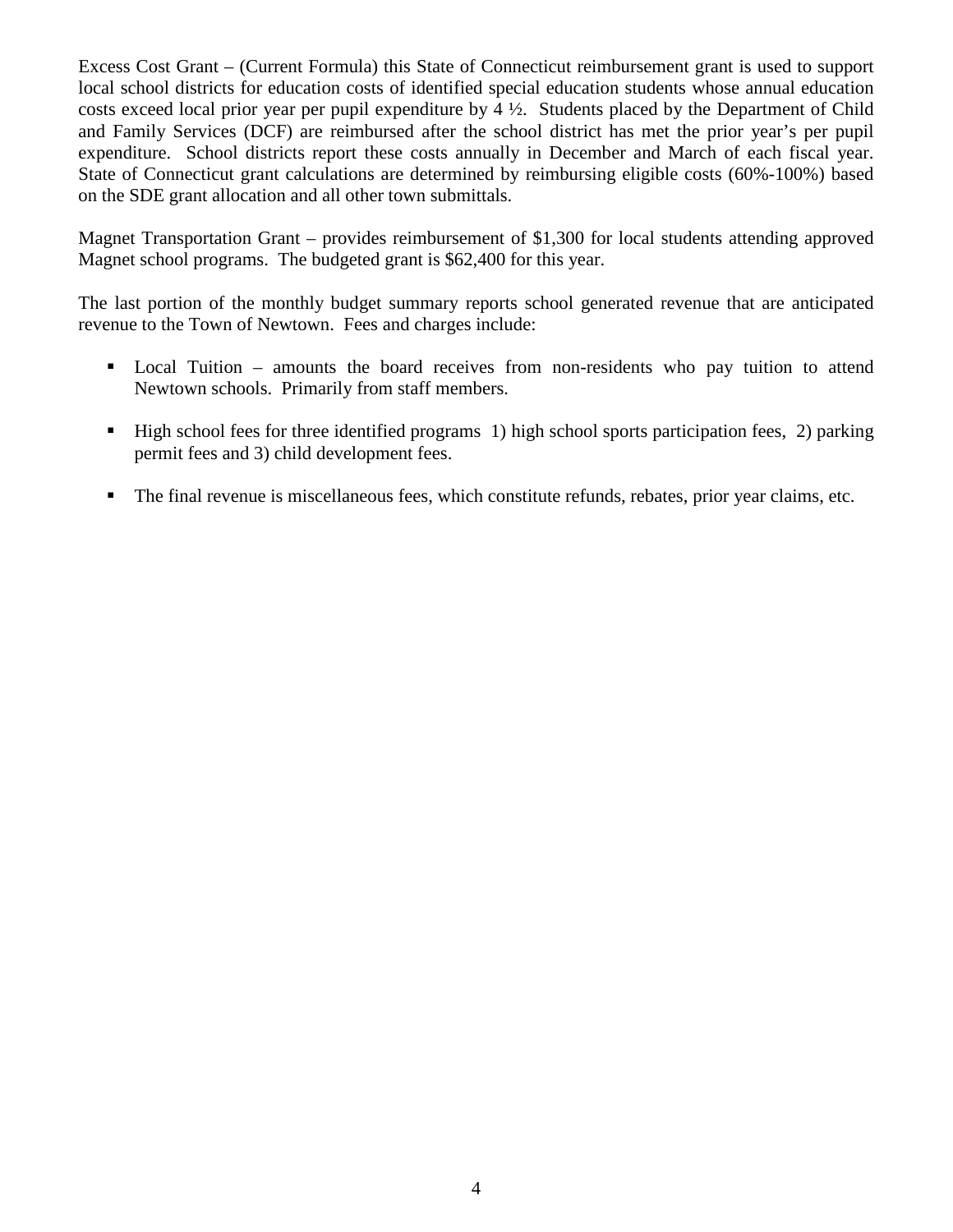## 2017-18 BUDGET SUMMARY REPORT

FOR THE MONTH ENDING - SEPTEMBER 30, 2017

| OBJECT<br>CODE | <b>EXPENSE CATEGORY</b>          |               | <b>EXPENDED</b><br>2016 - 2017    |                          | APPROVED<br><b>BUDGET</b> | <b>YTD</b><br><b>TRANSFERS</b><br>$2017 - 2018$ |        | <b>CURRENT</b><br><b>TRANSFERS</b> |          | <b>CURRENT</b><br><b>BUDGET</b> |    | <b>YTD</b><br><b>EXPENDITURE</b> | <b>ENCUMBER</b>                |    | <b>BALANCE</b>                |   | <b>ANTICIPATED</b><br><b>OBLIGATIONS</b> |     | <b>PROJECTED</b><br><b>BALANCE</b> |
|----------------|----------------------------------|---------------|-----------------------------------|--------------------------|---------------------------|-------------------------------------------------|--------|------------------------------------|----------|---------------------------------|----|----------------------------------|--------------------------------|----|-------------------------------|---|------------------------------------------|-----|------------------------------------|
|                | <b>GENERAL FUND BUDGET</b>       |               |                                   |                          |                           |                                                 |        |                                    |          |                                 |    |                                  |                                |    |                               |   |                                          |     |                                    |
| 100            | <b>SALARIES</b>                  |               | $45,552,910$ \ \$ 46,819,455 \ \$ |                          |                           |                                                 | $-$ \$ |                                    |          | $(10,000)$ \$ 46,809,455 \$     |    |                                  | 6,558,650 \$ 38,741,955 \$     |    | 1.508.850 \$                  |   |                                          |     | $(29,301)$ \$ 1,538,151            |
| 200            | <b>EMPLOYEE BENEFITS</b>         | S.            | 11,471,657                        |                          | $$11,630,322$ \\$         |                                                 | $-$ \$ |                                    |          | $-$ \$ 11,630,322 \$            |    | 3,409,133 \$                     | 6,759,918 \$                   |    | 1,461,270 \$                  |   | $-$ \$                                   |     | 1,461,270                          |
| 300            | <b>PROFESSIONAL SERVICES</b>     | \$            | 768,820 \$                        |                          | 863,121 \$                |                                                 | $-$ \$ | $-$ \$                             |          | 863,121 \$                      |    | 122,283 \$                       | 154,615 \$                     |    | 586,224 \$                    |   | $(10,490)$ \$                            |     | 596,714                            |
| 400            | <b>PURCHASED PROPERTY SERV.</b>  |               | 2,349,864                         | $\overline{\phantom{a}}$ | 1.877.822 \$              |                                                 | $-$ \$ | $\sim$                             | - S      | 1,877,822 \$                    |    | 514,541 \$                       | 645,448 \$                     |    | 717,833 \$                    |   | $-$ \$                                   |     | 717,833                            |
| 500            | <b>OTHER PURCHASED SERVICES</b>  | S.            |                                   |                          | 7,606,000 \$              |                                                 | $-$ \$ | 10,000                             | <b>S</b> | 7,616,000 \$                    |    | 2,449,569 \$                     |                                |    | 6,375,310 \$ $(1,208,878)$ \$ |   | $(2,365,717)$ \$                         |     | 1.156.839                          |
| 600            | <b>SUPPLIES</b>                  | \$.           | 3,832,662                         | $\sqrt{1}$               | 3,573,732 \$              |                                                 | $- S$  | ۰.                                 |          | $$3,573,732$ \$                 |    | 615,466 \$                       | 235,959 \$                     |    | 2,722,308 \$                  |   | $-$ \$                                   |     | 2,722,308                          |
| 700            | <b>PROPERTY</b>                  | \$            | 874,846 \$                        |                          | 556,850 \$                |                                                 | $-$ \$ | $\sim$                             | - \$     | 556,850 \$                      |    | 275,584 \$                       | $10,592$ \$                    |    | 270,674 \$                    |   | $-$ \$                                   |     | 270,674                            |
| 800            | <b>MISCELLANEOUS</b>             | \$            |                                   |                          | 68,655 \$                 |                                                 | $-$ \$ | $-$ \$                             |          | 68,655 \$                       |    | $46,238$ \$                      | $2,149$ \$                     |    | $20,269$ \$                   |   | $-$ \$                                   |     | 20,269                             |
|                | <b>TOTAL GENERAL FUND BUDGET</b> | <sup>\$</sup> | 73,567,123   \$72,995,957 \$      |                          |                           |                                                 | $-$ \$ |                                    |          | $-$ \$ 72,995,957 \$            |    | 13,991,464                       | $$52,925,944$ $$6,078,549$ $$$ |    |                               |   | $(2,405,508)$ \$ 8,484,057               |     |                                    |
|                | <b>TRANSFER NON-LAPSING</b>      | S.            | 97,942                            |                          |                           |                                                 |        |                                    |          |                                 |    |                                  |                                |    |                               |   |                                          |     |                                    |
|                | <b>GRAND TOTAL</b>               |               | 73,665,065 \$72,995,957 \$        |                          |                           |                                                 | $- S$  |                                    |          | \$72,995,957                    | -S | 13,991,464                       | \$52,925,944                   | -S | 6,078,549                     | S | (2,405,508)                              | -SI | 8,484,057                          |

 $(Unaudited)$ 

 $\mathbf{r}$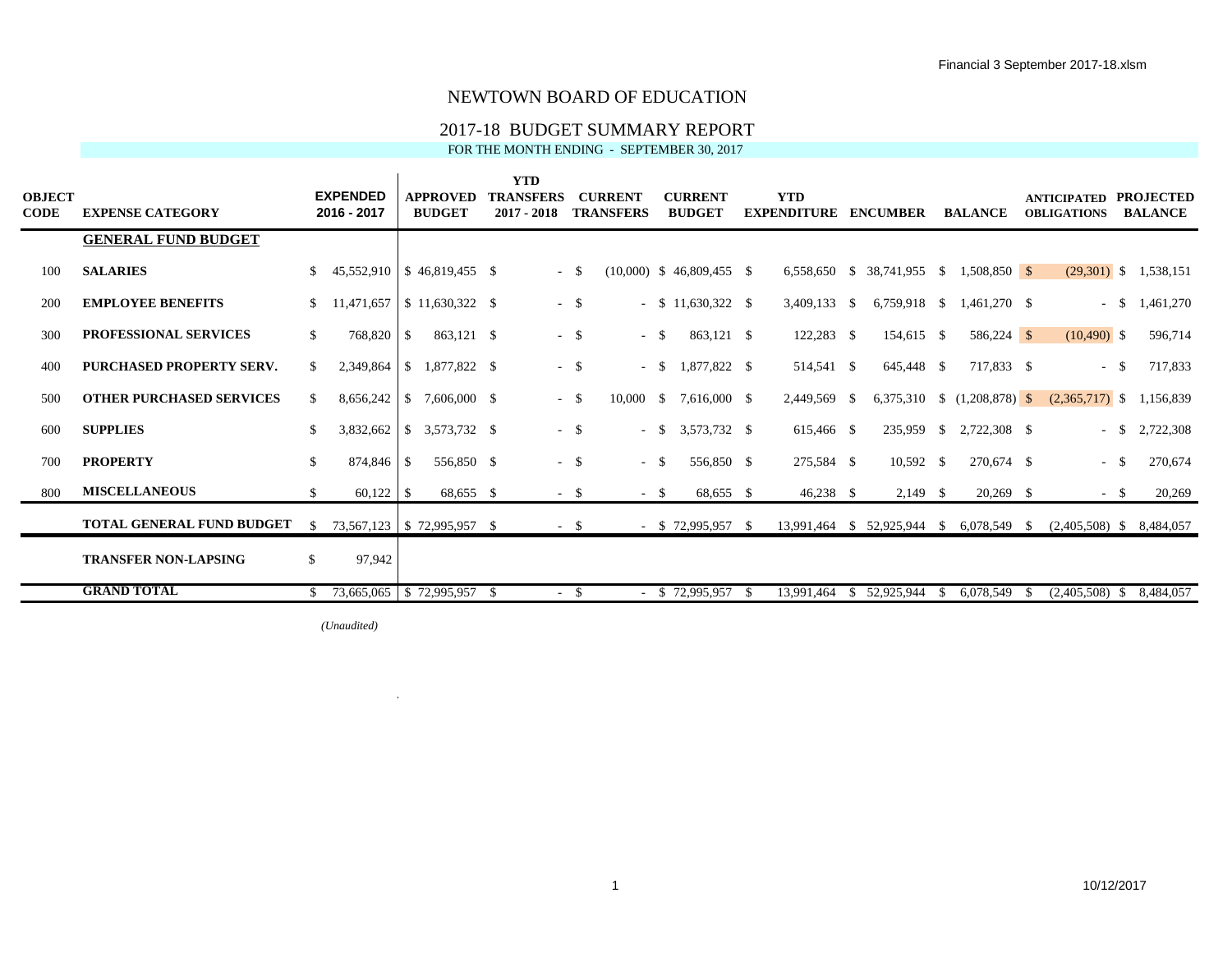### 2017-18 BUDGET SUMMARY REPORT

FOR THE MONTH ENDING - SEPTEMBER 30, 2017

| <b>OBJECT</b><br><b>CODE</b> | <b>EXPENSE CATEGORY</b>                     |               | <b>EXPENDED</b><br>2016 - 2017 |               | <b>APPROVED</b><br><b>BUDGET</b> | <b>YTD</b><br><b>TRANSFERS</b><br>$2017 - 2018$ |                    | <b>CURRENT</b><br><b>TRANSFERS</b> |     | <b>CURRENT</b><br><b>BUDGET</b> | <b>YTD</b><br><b>EXPENDITURE ENCUMBER</b> |        |                            |        | <b>BALANCE</b>  |        | <b>ANTICIPATED</b><br><b>OBLIGATIONS</b> | <b>PROJECTED</b><br><b>BALANCE</b> |
|------------------------------|---------------------------------------------|---------------|--------------------------------|---------------|----------------------------------|-------------------------------------------------|--------------------|------------------------------------|-----|---------------------------------|-------------------------------------------|--------|----------------------------|--------|-----------------|--------|------------------------------------------|------------------------------------|
| 100                          | <b>SALARIES</b>                             |               |                                |               |                                  |                                                 |                    |                                    |     |                                 |                                           |        |                            |        |                 |        |                                          |                                    |
|                              | <b>Administrative Salaries</b>              | -S            | 3,433,535                      |               | $$3,506,802$ \\$                 | $(1,039)$ \$                                    |                    | $(36,201)$ \$                      |     | 3,469,562 \$                    | 846,679                                   | - \$   | 2,619,312 \$               |        | $3,572$ \$      |        | - \$                                     | 3,572                              |
|                              | Teachers & Specialists Salaries             | \$            | 29,759,570                     |               | $$30,400,715$ \ \$               | $\sim$                                          | - \$               | 18,537                             |     | $$30,419,252$ \ \$              | 3,575,824 \$                              |        | 26,723,147 \$              |        | 120,281 \$      |        | - \$                                     | 120,281                            |
|                              | Early Retirement                            | <sup>\$</sup> | 84,500                         | $\sqrt{S}$    | 32,000 \$                        |                                                 |                    |                                    |     | 32,000 \$                       | 32,000 \$                                 |        | $\overline{a}$             | - \$   |                 | $-$ \$ | $-$ \$                                   |                                    |
|                              | Continuing Ed./Summer School                | \$            | $81,761$ \$                    |               | 94,578 \$                        | 1,039                                           | - \$               | $(5,785)$ \$                       |     | 89,832 \$                       | 51,832 \$                                 |        | 34,500 \$                  |        | 3,501 \$        |        | $-$ \$                                   | 3,501                              |
|                              | Homebound & Tutors Salaries                 | <sup>\$</sup> | 192,562                        | $\sqrt{3}$    | 256,604 \$                       |                                                 |                    |                                    | \$. | 256,604 \$                      | $9,690$ \$                                |        | 77,374 \$                  |        | 169,539 \$      |        | $-$ \$                                   | 169,539                            |
|                              | <b>Certified Substitutes</b>                | <sup>\$</sup> | 625,894                        | $\sqrt{S}$    | 669,520 \$                       |                                                 | -S                 | $(20,000)$ \$                      |     | 649,520 \$                      | 36,433 \$                                 |        | 248,800 \$                 |        | 364,288 \$      |        | - \$                                     | 364,288                            |
|                              | Coaching/Activities                         | <sup>\$</sup> | 552,865                        | <sup>\$</sup> | 579,338 \$                       |                                                 |                    |                                    |     | 579,338 \$                      |                                           | $-$ \$ | ÷.                         | - \$   | 579,338 \$      |        | - \$                                     | 579,338                            |
|                              | Staff & Program Development                 | \$            | 125,840                        | \$            | 178,469                          | \$                                              |                    |                                    | \$. | 178,469 \$                      | 82,770                                    | - \$   | 35,844 \$                  |        | 59,855 \$       |        | $-$ \$                                   | 59,855                             |
|                              | <b>CERTIFIED SALARIES</b>                   | \$            | 34,856,526                     |               | \$35,718,026 \$                  |                                                 | $-$ \$             |                                    |     | $(43,449)$ \$ 35,674,577 \$     | 4,635,228                                 |        | $$29,738,976$ \;           |        | 1,300,373 \$    |        |                                          | $-$ \$ 1,300,373                   |
|                              | Supervisors/Technology Salaries             | <sup>\$</sup> | 777,355                        | $\mathbb{S}$  | 791,595 \$                       | 6,671                                           |                    |                                    | \$  | 798,266 \$                      | 182,281 \$                                |        | 527,406 \$                 |        | 88,579 \$       |        | $-$ \$                                   | 88,579                             |
|                              | Clerical & Secretarial salaries             | <sup>\$</sup> |                                |               | 2,193,704 \$                     |                                                 | - \$               | $(2,618)$ \$                       |     | 2,191,086 \$                    | 425,610 \$                                |        | 1,751,687 \$               |        | 13,789 \$       |        | $-$ \$                                   | 13,789                             |
|                              | <b>Educational Assistants</b>               | <sup>\$</sup> | 2,223,841                      | $\mathbb{S}$  | 2,327,687 \$                     |                                                 | $-$ \$             | 68,990 \$                          |     | 2,396,677 \$                    | 275,055                                   | - \$   | 2,109,175 \$               |        | $12,447$ \$     |        | $(12,715)$ \$                            | 25,162                             |
|                              | Nurses & Medical advisors                   | -S            | 725,625                        | $\mathbb{S}$  | 737,830 \$                       | $2,516$ \$                                      |                    | 251S                               |     | 740,597 \$                      | 89,211 \$                                 |        | 624,349 \$                 |        | 27,037 \$       |        | $-$ \$                                   | 27,037                             |
|                              | Custodial & Maint Salaries                  | <sup>\$</sup> | 2,914,019                      | $\mathcal{S}$ | 3,029,989 \$                     | $1,133$ \$                                      |                    | $(169)$ \$                         |     | 3,030,953 \$                    | 713,283                                   | -S     | 2,271,417 \$               |        | $46,253$ \$     |        | $-$ \$                                   | 46,253                             |
|                              | Non Certified Adj & Bus Drivers salaries \$ |               |                                | $\mathbb{S}$  | 71,792 \$                        | (60,092)                                        |                    |                                    | \$. | 11,700 \$                       | $2,843$ \$                                |        |                            | $-$ \$ | 8,857 \$        |        | $-$ \$                                   | 8,857                              |
|                              | Career/Job salaries                         | <sup>\$</sup> | 159,845                        | $\mathbb{S}$  | 204.168 \$                       | 2,537                                           | $\mathbf{\hat{s}}$ | $(30,616)$ \$                      |     | 176,089 \$                      | $(85,322)$ \$                             |        | 213,764 \$                 |        | 47,647 \$       |        | $-$ \$                                   | 47,647                             |
|                              | Special Education Svcs Salaries             | <sup>\$</sup> |                                |               | $1,073,371$ \$ $1,119,853$ \$    | 46,970 \$                                       |                    | $(2,389)$ \$                       |     | 1,164,434 \$                    | 158,095 \$                                |        | 1,017,452 \$               |        | $(11,112)$ \$   |        | $(16,586)$ \$                            | 5,474                              |
|                              | Attendance & Security Salaries              | \$            | 320,558 \$                     |               | 317,169 \$                       | 265                                             | - \$               | $(14,937)$ \$                      |     | 302,497 \$                      | 78,159 \$                                 |        | 484,443 \$                 |        | $(260, 105)$ \$ |        | $-$ \$                                   | (260, 105)                         |
|                              | Extra Work - Non-Cert                       | \$            | 122,759 \$                     |               | 80,352 \$                        | $\sim$                                          | - \$               | 14,937 \$                          |     | 95,289 \$                       | 39,721 \$                                 |        | $3,286$ \$                 |        | 52,282 \$       |        | $-$ \$                                   | 52,282                             |
|                              | Custodial & Maint. Overtime                 | <sup>\$</sup> | 225,822 \$                     |               | 191,290 \$                       |                                                 |                    |                                    | £.  | 191,290 \$                      | 42,175 \$                                 |        | ÷.                         | - \$   | 149,115 \$      |        | - \$                                     | 149,115                            |
|                              | Civic activities/Park & Rec                 | <sup>\$</sup> | 25,847 \$                      |               | 36,000 \$                        | $\overline{\phantom{a}}$                        |                    |                                    | \$. | 36,000 \$                       | $2,313$ \$                                |        |                            | $-$ \$ | 33,687 \$       |        | $-$ \$                                   | 33,687                             |
|                              | NON-CERTIFIED SALARIES                      | S.            | 10,696,384                     |               | $$11,101,429$ \ \$               |                                                 | $-$ \$             |                                    |     | 33,449 \$ 11,134,878 \$         | 1,923,423                                 | - \$   | 9,002,978 \$               |        | 208,477 \$      |        | $(29,301)$ \$                            | 237,778                            |
|                              | <b>SUBTOTAL SALARIES</b>                    | \$            |                                |               | 45,552,910 \$46,819,455 \$       |                                                 | - \$               |                                    |     | $(10,000)$ \$ 46,809,455 \$     |                                           |        | 6,558,650 \$ 38,741,955 \$ |        | 1,508,850 \$    |        | $(29,301)$ \$                            | 1,538,151                          |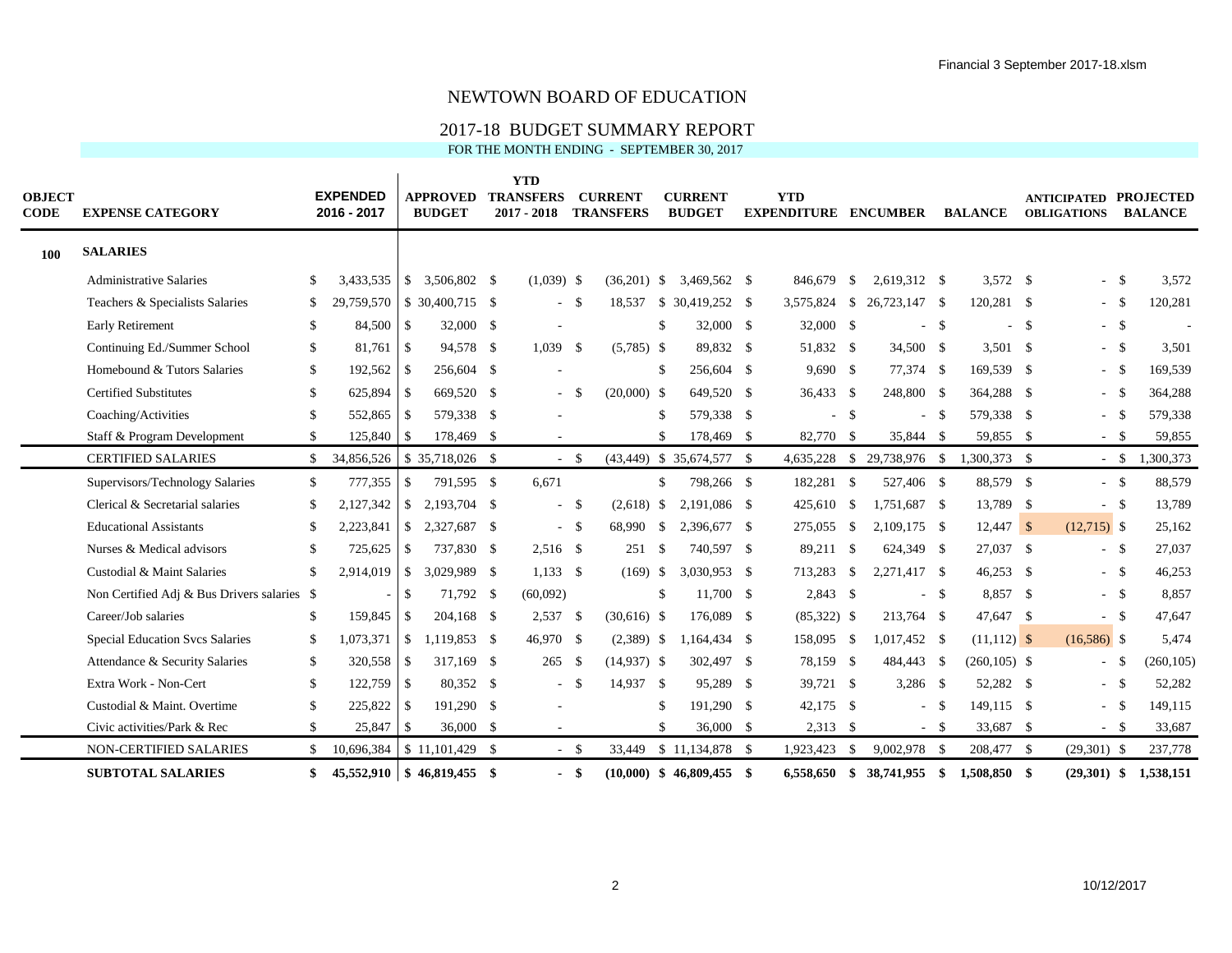### 2017-18 BUDGET SUMMARY REPORT

FOR THE MONTH ENDING - SEPTEMBER 30, 2017

| OBJECT<br>CODE | <b>EXPENSE CATEGORY</b>              |               | <b>EXPENDED</b><br>2016 - 2017 |                          | <b>APPROVED</b><br><b>BUDGET</b> | <b>YTD</b><br><b>TRANSFERS</b><br>$2017 - 2018$ |        | <b>CURRENT</b><br><b>TRANSFERS</b> |               | <b>CURRENT</b><br><b>BUDGET</b> |     | <b>YTD</b><br><b>EXPENDITURE</b> |      | <b>ENCUMBER</b> |      | <b>BALANCE</b> |        | <b>ANTICIPATED</b><br><b>OBLIGATIONS</b> | <b>PROJECTED</b><br><b>BALANCE</b> |
|----------------|--------------------------------------|---------------|--------------------------------|--------------------------|----------------------------------|-------------------------------------------------|--------|------------------------------------|---------------|---------------------------------|-----|----------------------------------|------|-----------------|------|----------------|--------|------------------------------------------|------------------------------------|
| <b>200</b>     | <b>EMPLOYEE BENEFITS</b>             |               |                                |                          |                                  |                                                 |        |                                    |               |                                 |     |                                  |      |                 |      |                |        |                                          |                                    |
|                | Medical & Dental Expenses            | \$            | 8,829,669                      | $\mathbb{S}$             | 8,835,482 \$                     |                                                 |        |                                    | <sup>\$</sup> | 8,835,482 \$                    |     | 2,284,223                        | - \$ | 6,514,806 \$    |      | 36,453 \$      |        | $-$ \$                                   | 36,453                             |
|                | Life Insurance                       | -S            | 83,841                         | <sup>\$</sup>            | 86,329 \$                        |                                                 |        |                                    | \$            | 86.329 \$                       |     | 20,666 \$                        |      | $- S$           |      | 65,663 \$      |        | $-$ \$                                   | 65,663                             |
|                | FICA & Medicare                      | <sup>\$</sup> | 1,391,811                      | \$                       | 1,441,193 \$                     |                                                 |        |                                    | \$            | 1.441.193 \$                    |     | 234,960 \$                       |      | $\sim$          | - \$ | $1,206,233$ \$ |        | $-$ \$                                   | ,206,233                           |
|                | Pensions                             | <sup>\$</sup> | 611,619                        | $\overline{\phantom{a}}$ | 662,888 \$                       |                                                 |        |                                    | S             | 662,888 \$                      |     | 604,662 \$                       |      | 4,711 \$        |      | 53,515 \$      |        | $-$ \$                                   | 53,515                             |
|                | Unemployment & Employee Assist.      | \$            |                                |                          | 87,000 \$                        |                                                 |        |                                    | <sup>\$</sup> | 87,000 \$                       |     | $2,023$ \$                       |      |                 | - \$ | 84,977 \$      |        | $-$ \$                                   | 84,977                             |
|                | <b>Workers Compensation</b>          | <sup>\$</sup> | 502,885                        | $\overline{1}$           | 517,430 \$                       |                                                 |        |                                    | \$.           | 517,430                         | -S  | 262,600 \$                       |      | 240,401 \$      |      | 14,428 \$      |        | $- S$                                    | 14,428                             |
|                | <b>SUBTOTAL EMPLOYEE BENEFITS \$</b> |               | 11,471,657                     |                          | $\frac{1}{2}$ \$ 11,630,322 \$   |                                                 | $-$ \$ |                                    |               | $$11,630,322$ \$                |     | 3,409,133 \$                     |      | $6,759,918$ \$  |      | $1,461,270$ \$ |        | - \$                                     | 1,461,270                          |
| 300            | <b>PROFESSIONAL SERVICES</b>         |               |                                |                          |                                  |                                                 |        |                                    |               |                                 |     |                                  |      |                 |      |                |        |                                          |                                    |
|                | <b>Professional Services</b>         | -S            | 575,862                        | $\overline{1}$           | 614,472 \$                       |                                                 |        |                                    | <sup>\$</sup> | 614.472 \$                      |     | 48,422 \$                        |      | 138,416 \$      |      | $427,634$ \$   |        | $(10,490)$ \$                            | 438,124                            |
|                | Professional Educational Ser.        | \$            | 192,957                        | $\overline{1}$           | 248,649 \$                       |                                                 |        |                                    | -S            | 248,649 \$                      |     | 73,861 \$                        |      | $16,198$ \$     |      | 158,590 \$     |        | $- S$                                    | 158,590                            |
|                | <b>SUBTOTAL PROFESSIONAL SVCS \$</b> |               | 768,820                        |                          | 863,121 \$                       |                                                 | $-$ \$ | -                                  | \$            | 863,121 \$                      |     | 122,283 \$                       |      | 154,615 \$      |      | 586,224 \$     |        | $(10, 490)$ \$                           | 596,714                            |
| 400            | <b>PURCHASED PROPERTY SVCS</b>       |               |                                |                          |                                  |                                                 |        |                                    |               |                                 |     |                                  |      |                 |      |                |        |                                          |                                    |
|                | Buildings & Grounds Services         | S.            | 706,299 \$                     |                          | 713,100 \$                       |                                                 |        |                                    | <sup>\$</sup> | 713,100 \$                      |     | 265,947 \$                       |      | 342,334 \$      |      | 104,818 \$     |        | $-$ \$                                   | 104,818                            |
|                | Utility Services - Water & Sewer     | \$            | $124,917$ \$                   |                          | 127.464 \$                       |                                                 |        |                                    | <sup>\$</sup> | 127,464 \$                      |     | $16,703$ \$                      |      | $\sim$          | - \$ | 110.761 \$     |        | $-$ \$                                   | 110,761                            |
|                | Building, Site & Emergency Repairs   | \$            | 517,986 \$                     |                          | 460,850 \$                       |                                                 |        |                                    | \$            | 460,850 \$                      |     | 99,412 \$                        |      | 128,210 \$      |      | 233,228 \$     |        |                                          | 233,228                            |
|                | <b>Equipment Repairs</b>             | \$            | $297,102$ \$                   |                          | 279,712 \$                       |                                                 |        |                                    | <sup>\$</sup> | 279.712 \$                      |     | 52,297 \$                        |      | 21,672 \$       |      | 205,743 \$     |        | $-$ \$                                   | 205,743                            |
|                | Rentals - Building & Equipment       | \$            | $263,619$ \$                   |                          | 272,923 \$                       |                                                 |        |                                    | <sup>\$</sup> | 272,923 \$                      |     | 56,409 \$                        |      | 153,232 \$      |      | 63,282 \$      |        | $-$ \$                                   | 63,282                             |
|                | Building & Site Improvements         | \$            | $439,942$ \$                   |                          | 23,773 \$                        | $\sim$                                          |        |                                    | <sup>\$</sup> | 23,773 \$                       |     | 23,773 \$                        |      | $\sim$          | - \$ |                | $-$ \$ | $-$ \$                                   | $\sim$                             |
|                | <b>SUBTOTAL PUR. PROPERTY SER.</b>   |               | 2.349.864                      | $\blacksquare$           | 1,877,822 \$                     |                                                 | - \$   | $\overline{\phantom{0}}$           | <sup>\$</sup> | 1,877,822                       | -\$ | 514,541 \$                       |      | 645,448         | - \$ | 717,833 \$     |        | - \$                                     | 717,833                            |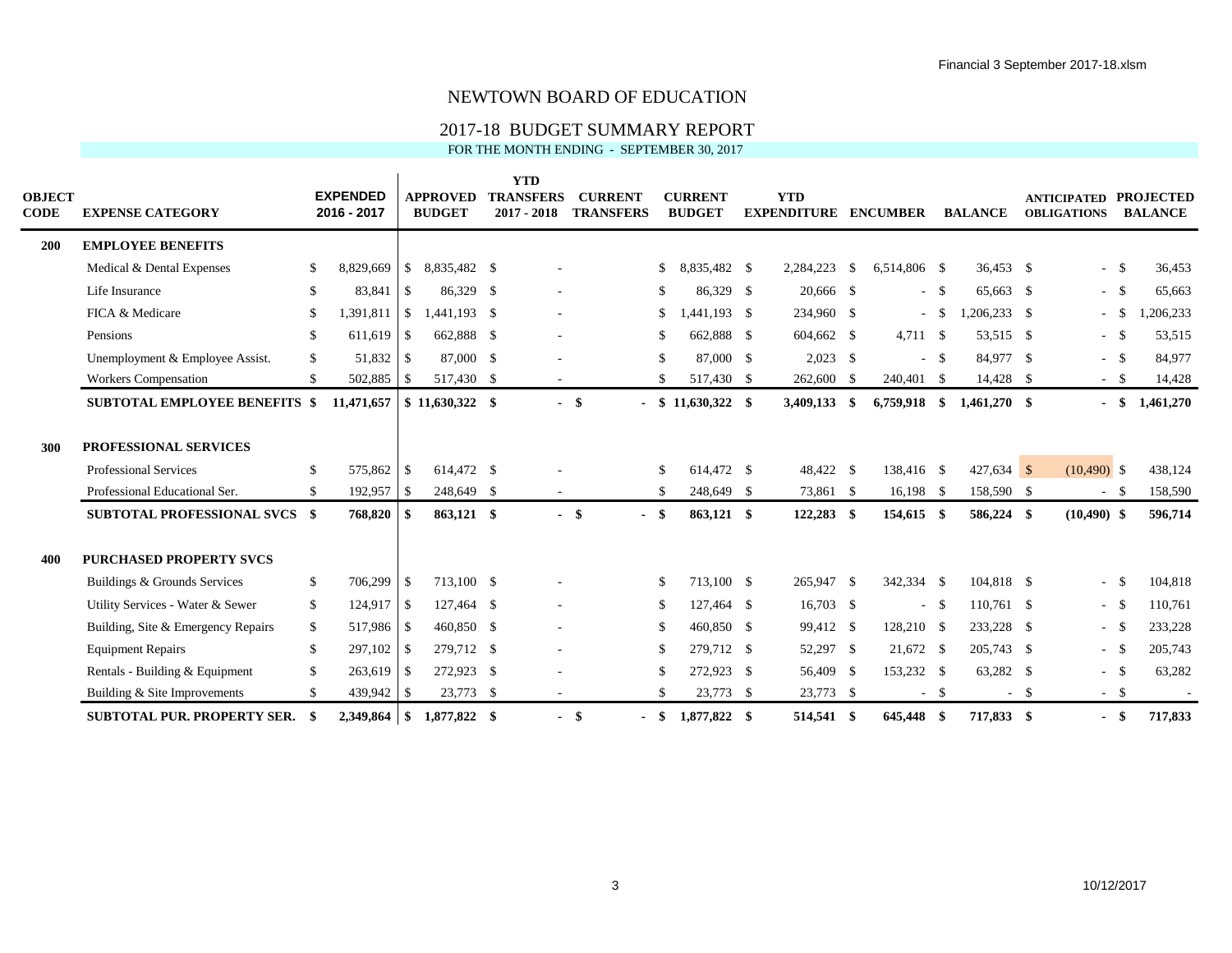## 2017-18 BUDGET SUMMARY REPORT

FOR THE MONTH ENDING - SEPTEMBER 30, 2017

| <b>OBJECT</b><br><b>CODE</b> | <b>EXPENSE CATEGORY</b>               |               | <b>EXPENDED</b><br>2016 - 2017 |               | <b>APPROVED</b><br><b>BUDGET</b> | <b>YTD</b><br><b>TRANSFERS</b><br>$2017 - 2018$ |      | <b>CURRENT</b><br><b>TRANSFERS</b> |     | <b>CURRENT</b><br><b>BUDGET</b> | <b>YTD</b><br><b>EXPENDITURE</b> |        | <b>ENCUMBER</b> |      | <b>BALANCE</b>                  | <b>ANTICIPATED</b><br><b>OBLIGATIONS</b> |      | <b>PROJECTED</b><br><b>BALANCE</b> |
|------------------------------|---------------------------------------|---------------|--------------------------------|---------------|----------------------------------|-------------------------------------------------|------|------------------------------------|-----|---------------------------------|----------------------------------|--------|-----------------|------|---------------------------------|------------------------------------------|------|------------------------------------|
| 500                          | <b>OTHER PURCHASED SERVICES</b>       |               |                                |               |                                  |                                                 |      |                                    |     |                                 |                                  |        |                 |      |                                 |                                          |      |                                    |
|                              | <b>Contracted Services</b>            | \$            | 468,842                        | -S            | 575,152 \$                       | $\sim$                                          | - \$ | $10,000 \quad$ \$                  |     | 585,152 \$                      | 287,380 \$                       |        | 39,505 \$       |      | 258,266 \$                      |                                          |      | 258,266                            |
|                              | <b>Transportation Services</b>        | -S            | 4,196,264                      | <sup>\$</sup> | 4,212,681 \$                     | $\overline{\phantom{a}}$                        |      |                                    |     | 4,212,681 \$                    | 469,277                          | \$     | 2,890,073 \$    |      | 853,331 \$                      | $(311,657)$ \$                           |      | .,164,988                          |
|                              | Insurance - Property & Liability      | -S            | 381,160                        | \$            | 399,012 \$                       | $\overline{\phantom{a}}$                        |      |                                    | S.  | 399,012 \$                      | 232,955 \$                       |        | 175,156 \$      |      | $(9,100)$ \$                    | $-$ \$                                   |      | (9,100)                            |
|                              | Communications                        | \$            | 143,318 \$                     |               | 155,694 \$                       | $\overline{\phantom{a}}$                        |      |                                    |     | 155,694 \$                      | 35,592 \$                        |        | 90,089 \$       |      | 30,013 \$                       | $- S$                                    |      | 30,013                             |
|                              | <b>Printing Services</b>              | <sup>\$</sup> | 32,951                         | -\$           | 35,293 \$                        | $\overline{\phantom{a}}$                        |      |                                    |     | 35,293 \$                       | $4,197$ \$                       |        | ÷.              | - \$ | 31,096 \$                       | $- S$                                    |      | 31,096                             |
|                              | Tuition - Out of District             | <sup>\$</sup> | 3,202,382                      | $\mathcal{S}$ | 2.014.771 \$                     |                                                 |      |                                    |     | 2,014,771 \$                    | 1,401,768                        | -\$    | 3,052,279       |      | $\frac{1}{2}$ (2,439,276) \\$   | $(2,054,060)$ \$                         |      | (385, 216)                         |
|                              | Student Travel & Staff Mileage        | -S            | 231,325                        | \$            | 213,397 \$                       | $\overline{\phantom{a}}$                        |      |                                    |     | 213,397 \$                      | 18,399 \$                        |        | 128,207 \$      |      | 66,791 \$                       | $-$ \$                                   |      | 66,791                             |
|                              | <b>SUBTOTAL OTHER PURCHASED SI \$</b> |               | 8,656,242                      | \$            | 7,606,000 \$                     |                                                 | - \$ | 10,000                             | -SS | 7,616,000 \$                    | 2,449,569                        | -S     |                 |      | $6,375,310$ \$ $(1,208,878)$ \$ | $(2,365,717)$ \$                         |      | 1,156,839                          |
| 600                          | <b>SUPPLIES</b>                       |               |                                |               |                                  |                                                 |      |                                    |     |                                 |                                  |        |                 |      |                                 |                                          |      |                                    |
|                              | Instructional & Library Supplies      | <sup>S</sup>  | 834,174                        | S             | 777,524 \$                       |                                                 |      |                                    | \$. | 777,524 \$                      | 258,113 \$                       |        | 129,900 \$      |      | 389,511 \$                      | $-$ \$                                   |      | 389,511                            |
|                              | Software, Medical & Office Sup.       | \$            | 222,049 \$                     |               | 156,753 \$                       | $\overline{\phantom{a}}$                        |      |                                    |     | 156,753 \$                      | 25,879 \$                        |        | 29,095 \$       |      | 101,779 \$                      | $-$ \$                                   |      | 101,779                            |
|                              | <b>Plant Supplies</b>                 | \$            | 393,852                        | \$            | 411,000 \$                       | $\overline{\phantom{a}}$                        |      |                                    | S.  | 411,000 \$                      | 72,207 \$                        |        | 72,096 \$       |      | 266,697 \$                      | $-$ \$                                   |      | 266,697                            |
|                              | Electric                              | -S            | 1,282,498                      | \$            | 1,318,911 \$                     |                                                 |      |                                    |     | 318,911 \$                      | 221,115 \$                       |        | ÷               | - \$ | 1,097,796 \$                    | $- S$                                    |      | 1,097,796                          |
|                              | Propane & Natural Gas                 | -S            | $357,111$ \$                   |               | 390,800 \$                       | $\overline{\phantom{a}}$                        |      |                                    |     | 390,800 \$                      | 29,762 \$                        |        | $\sim$          | - \$ | 361,038 \$                      | $-$ \$                                   |      | 361,038                            |
|                              | Fuel Oil                              | -S            | 202,843                        | \$            | 278,980 \$                       | $\overline{\phantom{a}}$                        |      |                                    | -S  | 278,980 \$                      |                                  | $-$ \$ | $\sim$          | - \$ | 278,980 \$                      | $-$ \$                                   |      | 278,980                            |
|                              | Fuel For Vehicles & Equip.            | <sup>\$</sup> | 198,134 \$                     |               | 213,742 \$                       |                                                 |      |                                    |     | 213,742 \$                      | 4,866 \$                         |        |                 | - \$ | 208,876 \$                      | $- S$                                    |      | 208,876                            |
|                              | <b>Textbooks</b>                      | S.            | 342,002                        | \$            | $26,022$ \$                      | $\overline{\phantom{a}}$                        |      |                                    | -S  | $26,022$ \$                     | $3,524$ \$                       |        | 4,868 \$        |      | $17,630$ \$                     | $-$ \$                                   |      | 17,630                             |
|                              | <b>SUBTOTAL SUPPLIES</b>              | \$            | 3,832,662                      |               | $\frac{1}{2}$ \$ 3,573,732 \$    |                                                 | - \$ | - \$                               |     | 3,573,732 \$                    | 615,466 \$                       |        | 235,959         | - \$ | 2,722,308 \$                    |                                          | - \$ | 2,722,308                          |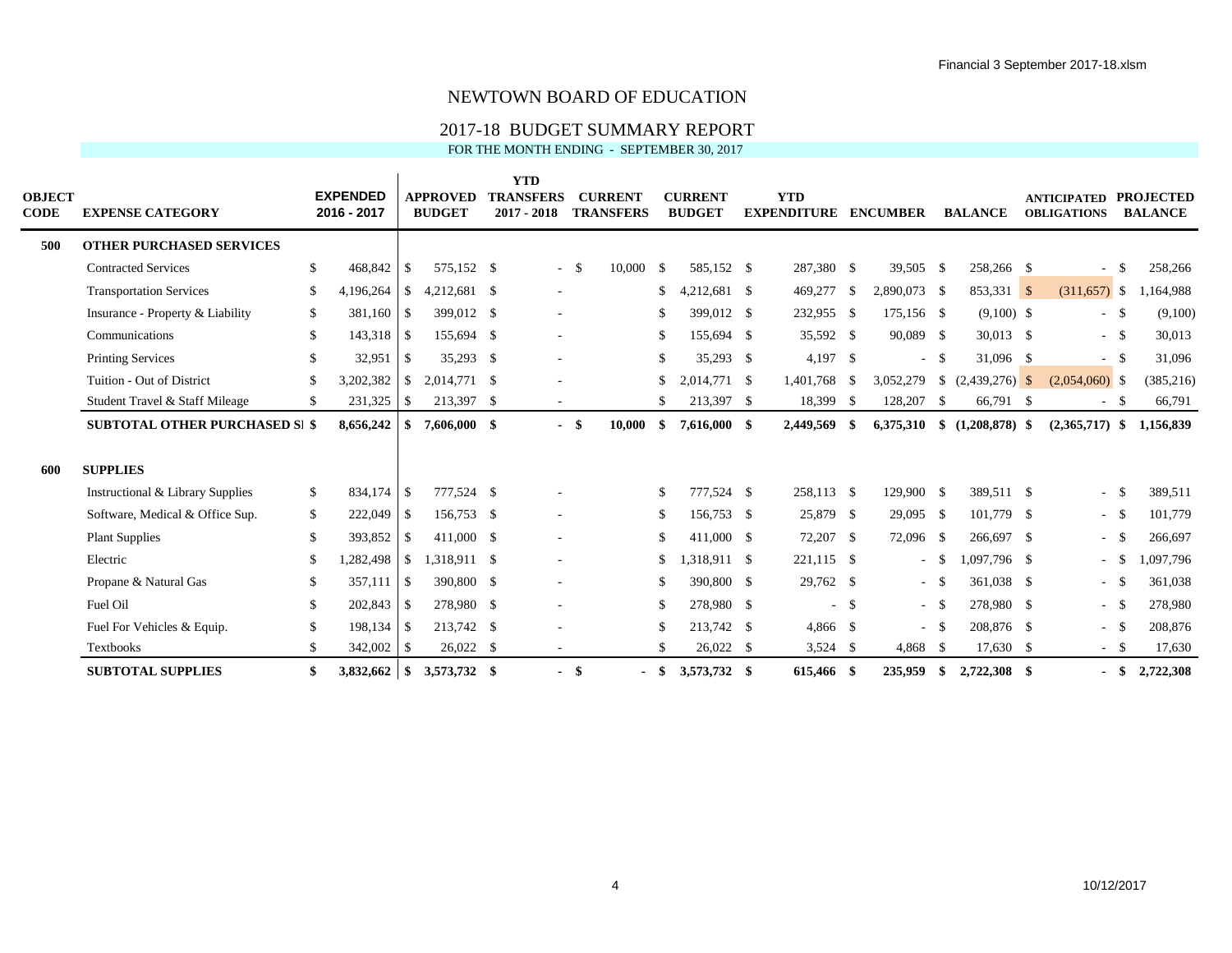### 2017-18 BUDGET SUMMARY REPORT

FOR THE MONTH ENDING - SEPTEMBER 30, 2017

| <b>OBJECT</b><br><b>CODE</b> | <b>EXPENSE CATEGORY</b>       |    | <b>EXPENDED</b><br>2016 - 2017 |      | <b>APPROVED</b><br><b>BUDGET</b> |        | <b>YTD</b><br><b>TRANSFERS</b><br>2017 - 2018 |      | <b>CURRENT</b><br><b>TRANSFERS</b> |     | <b>CURRENT</b><br><b>BUDGET</b> |        | <b>YTD</b><br><b>EXPENDITURE</b> |        | <b>ENCUMBER</b> |        | <b>BALANCE</b> |        | <b>ANTICIPATED</b><br><b>OBLIGATIONS</b> | <b>PROJECTED</b><br><b>BALANCE</b> |
|------------------------------|-------------------------------|----|--------------------------------|------|----------------------------------|--------|-----------------------------------------------|------|------------------------------------|-----|---------------------------------|--------|----------------------------------|--------|-----------------|--------|----------------|--------|------------------------------------------|------------------------------------|
| 700                          | <b>PROPERTY</b>               |    |                                |      |                                  |        |                                               |      |                                    |     |                                 |        |                                  |        |                 |        |                |        |                                          |                                    |
|                              | Capital Improvements (Sewers) | \$ | 218,541 \$                     |      |                                  | $-$ \$ | $\overline{\phantom{a}}$                      |      |                                    | \$  |                                 | $-$ \$ |                                  | $-$ \$ |                 | $-$ \$ |                | $-$ \$ | $-$ \$                                   |                                    |
|                              | <b>Technology Equipment</b>   | \$ | 528,360                        | - \$ | 547,650 \$                       |        | $\overline{\phantom{a}}$                      |      |                                    | \$. | 547,650 \$                      |        | 274,695 \$                       |        | 9,267           | - \$   | 263,688 \$     |        | $-$ \$                                   | 263,688                            |
|                              | Other Equipment               | \$ | $127,945$ \$                   |      | $9,200$ \$                       |        | $\overline{\phantom{a}}$                      |      |                                    |     | $9,200$ \$                      |        | 889 \$                           |        | 1,325           | - S    | $6,986$ \$     |        | $-$ \$                                   | 6,986                              |
|                              | <b>SUBTOTAL PROPERTY</b>      | \$ | 874,846                        | - S  | 556,850 \$                       |        | $\overline{\phantom{a}}$                      | -\$  | - \$                               |     | 556,850 \$                      |        | 275,584 \$                       |        | $10,592$ \$     |        | 270,674 \$     |        | - \$                                     | 270,674                            |
| 800                          | <b>MISCELLANEOUS</b>          |    |                                |      |                                  |        |                                               |      |                                    |     |                                 |        |                                  |        |                 |        |                |        |                                          |                                    |
|                              | Memberships                   | \$ | 60,122                         | - \$ | 68,655 \$                        |        | $\overline{\phantom{a}}$                      |      |                                    | S.  | 68,655 \$                       |        | $46,238$ \$                      |        | $2,149$ \$      |        | $20,269$ \$    |        | $-$ \$                                   | 20,269                             |
|                              | <b>SUBTOTAL MISCELLANEOUS</b> | \$ | 60,122                         | - \$ | 68,655 \$                        |        |                                               | - \$ | - \$                               |     | 68,655 \$                       |        | $46,238$ \$                      |        | $2,149$ \$      |        | $20,269$ \$    |        | - \$                                     | 20,269                             |
|                              | <b>TOTAL LOCAL BUDGET</b>     | S  |                                |      | 73,567,123   \$72,995,957        | -8     | $\blacksquare$                                | - 55 |                                    |     | $-$ \$ 72,995,957               | - S    | 13,991,464                       | SS-    | 52,925,944      | - 55   | 6,078,549      |        | $(2,405,508)$ \$                         | 8,484,057                          |

*(Unaudited)*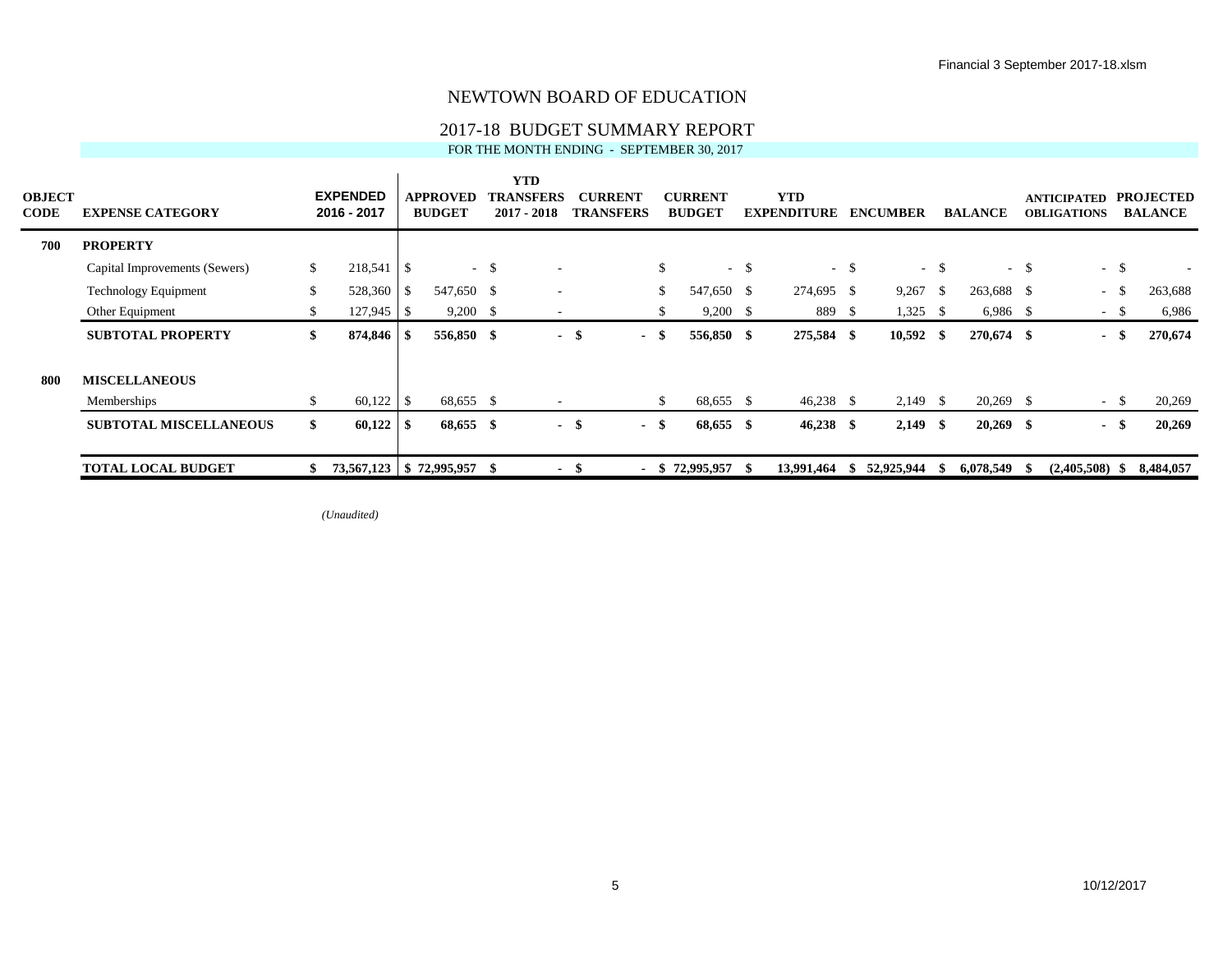#### 2017-18 BUDGET SUMMARY REPORT

FOR THE MONTH ENDING - SEPTEMBER 30, 2017

 $\mathbf{r}$ 

| <b>OBJECT</b> |                         | <b>EXPENDED</b> | <b>APPROVED</b> | TRANSFERS   | <b>CURRENT</b>   | <b>CURRENT</b> |                    |                 |                |             | PROJECTED      |
|---------------|-------------------------|-----------------|-----------------|-------------|------------------|----------------|--------------------|-----------------|----------------|-------------|----------------|
| <b>CODE</b>   | <b>EXPENSE CATEGORY</b> | 2016 - 2017     | <b>RUDGET</b>   | 2017 - 2018 | <b>TRANSFERS</b> | <b>BUDGET</b>  | <b>EXPENDITURE</b> | <b>ENCUMBER</b> | <b>RALANCE</b> | OBLIGATIONS | <b>BALANCE</b> |

|                                                         | 2017-18<br><b>APPROVED</b> |                 |                | $\frac{0}{0}$   |
|---------------------------------------------------------|----------------------------|-----------------|----------------|-----------------|
| <b>BOARD OF EDUCATION FEES &amp; CHARGES - SERVICES</b> | <b>BUDGET</b>              | <b>RECEIVED</b> | <b>BALANCE</b> | <b>RECEIVED</b> |
| <b>LOCAL TUITION</b>                                    | \$30,800                   | \$4,978         | \$25,823       | 16.16%          |
| <b>HIGH SCHOOL FEES</b>                                 |                            |                 |                |                 |
| <b>PAY FOR PARTICIPATION IN SPORTS</b>                  | \$7,370                    |                 | \$7,370        | $0.00\%$        |
| <b>PARKING PERMITS</b>                                  | \$20,000                   |                 | \$20,000       | $0.00\%$        |
| <b>CHILD DEVELOPMENT</b>                                | \$8,000                    | \$8,000         | \$0            | 100.00%         |
|                                                         | \$35,370                   | \$8,000         | \$27,370       | 22.62%          |
| MISCELLANEOUS FEES                                      | \$4,000                    | \$656           | \$3,344        | 16.41%          |
| <b>TOTAL SCHOOL GENERATED FEES</b>                      | \$70,170                   | \$13,634        | \$56,536       | 19.43%          |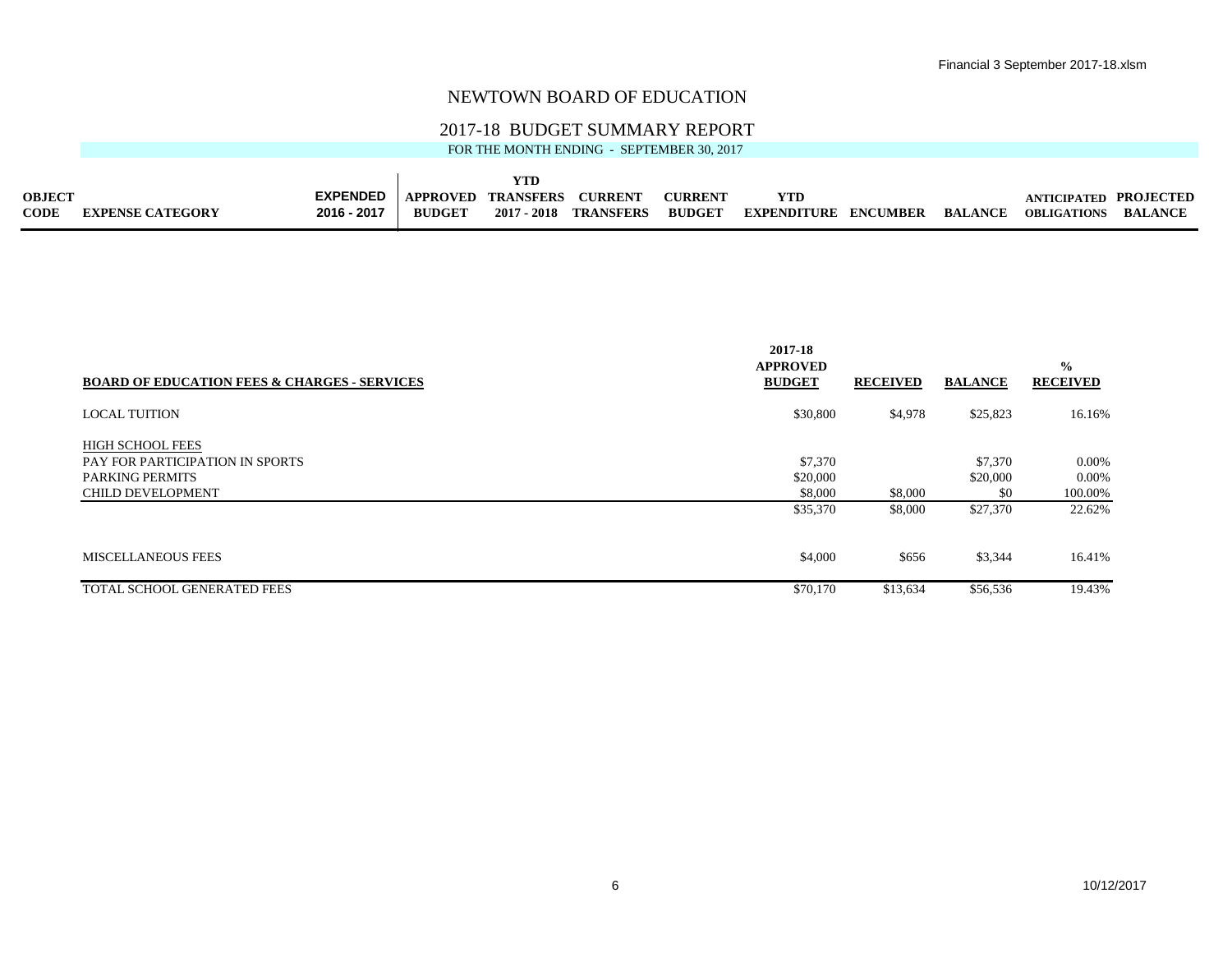## BUDGET SUMMARY REPORT

FOR THE MONTH ENDING - SEPTEMBER 30, 2017

#### **OFFSETTING REVENUE INCLUDED IN ANTICIPATED OBLIGATIONS**

|            | <b>OBJECT EXPENSE CATEGORY</b>                                |                          | <b>BUDGETED</b>  |                |                    |        |               | <b>ANTICIPATED</b> |               | <b>FINAL</b> | <b>FEB RECEIVED</b> | <b>MAY RECEIVED</b>            |
|------------|---------------------------------------------------------------|--------------------------|------------------|----------------|--------------------|--------|---------------|--------------------|---------------|--------------|---------------------|--------------------------------|
| 100        | <b>SALARIES</b>                                               | S.                       | (29, 301)        |                | \$                 |        | <sup>\$</sup> | $(29,301)$ \$      |               |              | $\mathbf{\$}$       | \$                             |
| 200        | <b>EMPLOYEE BENEFITS</b>                                      | \$                       |                  |                | $\mathbf{\hat{S}}$ |        | $\mathbf{s}$  |                    | $\mathbf{s}$  |              | \$                  |                                |
| 300        | PROFESSIONAL SERVICES                                         | \$                       | (10, 490)        |                | \$                 |        | $\mathbf{\$}$ | (10, 490)          | \$            |              |                     |                                |
| 400        | PURCHASED PROPERTY SERV.                                      | -\$                      |                  |                | $\mathbf{\hat{S}}$ |        | $\mathbf{\$}$ |                    | $\mathcal{S}$ |              |                     |                                |
| 500        | <b>OTHER PURCHASED SERVICES</b>                               | $\mathcal{S}$            | (2,365,717)      |                | <sup>\$</sup>      |        | $\mathbf{\$}$ | (2,365,717)        | -\$           |              | $\mathcal{S}$       |                                |
| 600        | <b>SUPPLIES</b>                                               | \$.                      |                  |                |                    |        | \$            |                    | -\$           |              |                     |                                |
| 700        | <b>PROPERTY</b>                                               | \$.                      |                  |                | \$                 |        | $\mathbf{\$}$ |                    | $\mathcal{S}$ |              | \$                  | \$                             |
| 800        | <b>MISCELLANEOUS</b>                                          | \$                       |                  |                | $\mathbf{\hat{s}}$ |        | -\$           |                    | $\mathcal{S}$ |              | - \$                | -\$                            |
|            | TOTAL GENERAL FUND BUDGET                                     | S.                       | $(2,405,508)$ \$ |                | $\mathbb{S}$       | $-5$   |               | $(2,405,508)$ \$   |               | $-$ \$       | $-$ \$              |                                |
|            |                                                               |                          |                  |                |                    |        |               |                    |               |              |                     |                                |
| 100        | <b>SALARIES</b>                                               |                          |                  |                |                    |        |               |                    |               |              |                     |                                |
|            | <b>Administrative Salaries</b>                                | \$                       |                  |                | \$                 |        |               |                    | $\mathcal{S}$ |              |                     |                                |
|            | Teachers & Specialists Salaries                               |                          |                  |                | \$                 |        | $\mathbf{s}$  |                    | \$            |              | \$                  | - \$                           |
|            | Early Retirement                                              |                          |                  |                | \$                 |        |               |                    | <sup>\$</sup> |              |                     |                                |
|            | Continuing Ed./Summer School                                  |                          |                  |                | $\mathcal{S}$      |        |               |                    |               |              |                     |                                |
|            | Homebound & Tutors Salaries                                   |                          |                  |                |                    |        |               |                    |               |              |                     |                                |
|            | <b>Certified Substitutes</b>                                  |                          |                  |                |                    |        |               |                    |               |              |                     |                                |
|            | Coaching/Activities                                           |                          |                  |                | \$                 |        |               |                    |               |              |                     |                                |
|            | Staff & Program Development                                   | \$                       |                  |                | $\mathbf{\hat{S}}$ |        |               |                    | <sup>\$</sup> |              |                     |                                |
|            | <b>CERTIFIED SALARIES</b>                                     | $\overline{\mathcal{S}}$ | - \$<br>$\sim$   |                | $\mathcal{S}$      | $-$ \$ |               | ٠                  | $\mathcal{S}$ | $-$ \$       | $-$ \$              |                                |
|            | Supervisors/Technology Salaries                               | \$                       |                  |                | \$                 |        |               |                    | \$            |              |                     |                                |
|            | Clerical & Secretarial salaries                               |                          | $\sim$           |                | \$                 |        |               |                    |               |              |                     |                                |
|            | <b>Educational Assistants</b>                                 |                          | (12,715)         |                | \$                 |        | \$<br>\$      | $(12,715)$ \$      |               |              | \$<br>$\mathcal{S}$ | $\mathcal{S}$<br>$\mathcal{S}$ |
|            | Nurses & Medical advisors<br>Custodial & Maint Salaries       |                          |                  |                | \$<br>\$           |        |               |                    | \$            |              |                     |                                |
|            | Non Certified Salary Adjustment                               |                          |                  |                | $\mathbf{\hat{s}}$ |        |               |                    |               |              |                     |                                |
|            | Career/Job salaries                                           |                          |                  |                | \$                 |        |               |                    |               |              |                     |                                |
|            | <b>Special Education Svcs Salaries</b>                        |                          | (16, 586)        |                |                    |        | \$            | (16, 586)          | \$            |              | \$                  | -\$                            |
|            | Attendance & Security Salaries                                |                          |                  |                |                    |        |               |                    |               |              |                     | \$                             |
|            | Extra Work - Non-Cert                                         |                          |                  |                | \$.                |        |               |                    |               |              |                     |                                |
|            | Custodial & Maint. Overtime                                   |                          |                  |                | <sup>\$</sup>      |        |               |                    |               |              |                     |                                |
|            | Civic activities/Park & Rec                                   | \$                       |                  |                | $\mathcal{S}$      |        |               |                    | $\mathcal{S}$ |              |                     |                                |
|            | NON-CERTIFIED SALARIES                                        | $\mathbb{S}$             | $(29,301)$ \$    |                | $\sqrt{3}$         | $-5$   |               | $(29,301)$ \$      |               | $-$ \$       | $-$ \$              |                                |
|            | <b>SUBTOTAL SALARIES</b>                                      | \$                       | $(29,301)$ \$    |                | $\mathbf{s}$       | $-$ \$ |               | $(29,301)$ \$      |               | $-$ \$       | $-$ \$              |                                |
| <b>200</b> | <b>EMPLOYEE BENEFITS</b><br><b>SUBTOTAL EMPLOYEE BENEFITS</b> | \$                       | - \$<br>$\sim$   | $\blacksquare$ | Γ\$                | $-$ \$ |               | $\sim$             | $\frac{1}{2}$ | $-$ \$       | $-$ \$              |                                |
|            |                                                               |                          |                  |                |                    |        |               |                    |               |              |                     |                                |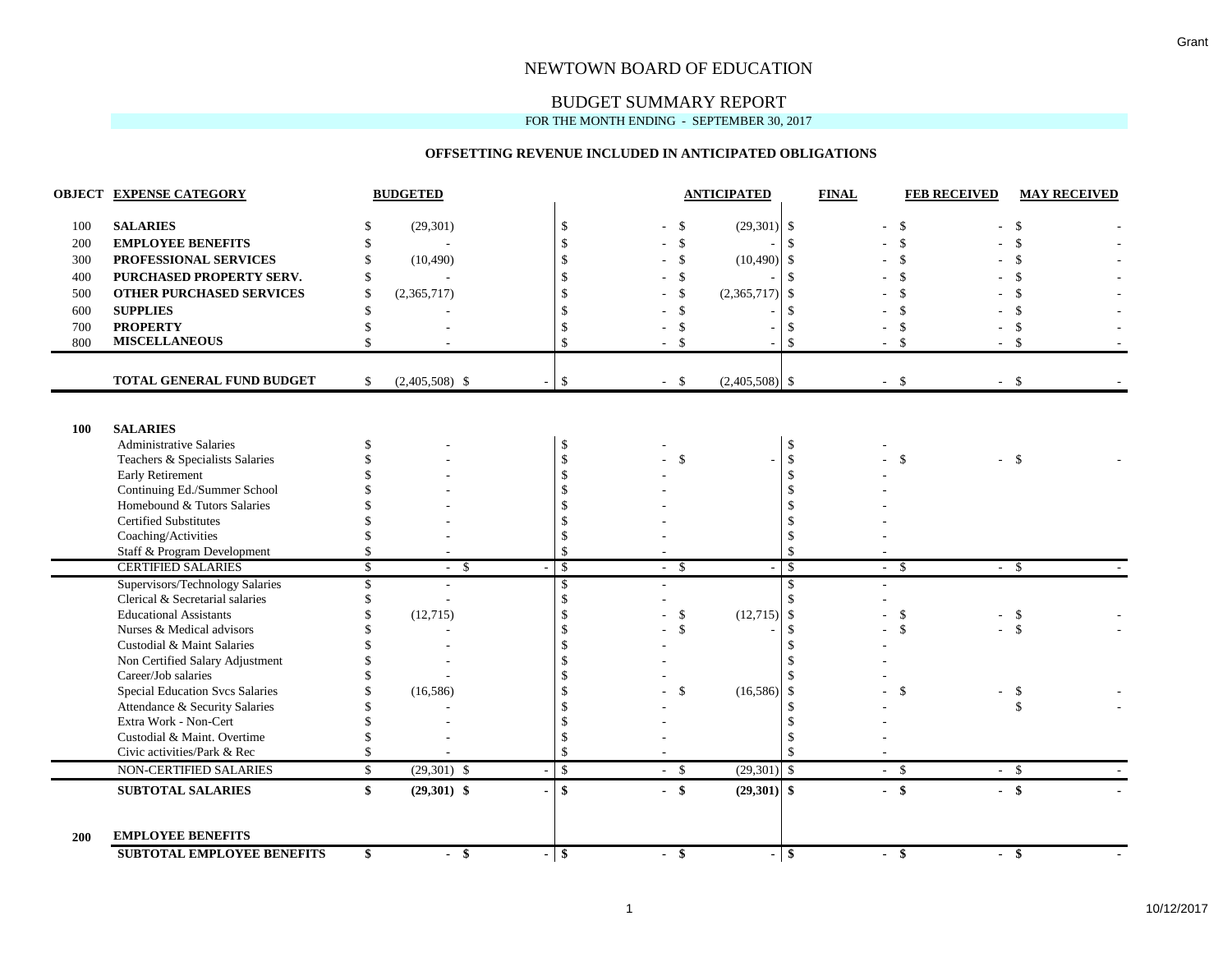#### FOR THE MONTH ENDING - SEPTEMBER 30, 2017

#### **OFFSETTING REVENUE INCLUDED IN ANTICIPATED OBLIGATIONS**

|     | <b>OBJECT EXPENSE CATEGORY</b>      |     | <b>BUDGETED</b>  |    | $\bf{0}$      |    | <b>ANTICIPATED</b> |                    | <b>FINAL</b>   | <b>FEB RECEIVED</b> | <b>MAY RECEIVED</b> |
|-----|-------------------------------------|-----|------------------|----|---------------|----|--------------------|--------------------|----------------|---------------------|---------------------|
| 300 | PROFESSIONAL SERVICES               |     |                  |    |               |    |                    |                    |                |                     |                     |
|     | <b>Professional Services</b>        | S   | (10, 490)        |    | \$            |    | $(10,490)$ \$      |                    | $\overline{a}$ | $\mathbb{S}$        | \$                  |
|     | Professional Educational Ser.       |     |                  |    |               |    |                    |                    |                |                     |                     |
|     | SUBTOTAL PROFESSIONAL SVCS          | \$  | $(10,490)$ \$    |    | $-$ \$        |    | $(10, 490)$ \$     |                    |                | $-$ \$              | $-$ \$              |
| 400 | <b>PURCHASED PROPERTY SVCS</b>      |     |                  |    |               |    |                    |                    |                |                     |                     |
|     | <b>SUBTOTAL PUR. PROPERTY SER.</b>  | \$  | $-$ \$           | \$ |               |    |                    | $\mathbf{\hat{S}}$ |                | $-$ \$              | $-$ \$              |
| 500 | <b>OTHER PURCHASED SERVICES</b>     |     |                  |    |               |    |                    |                    |                |                     |                     |
|     | <b>Contracted Services</b>          | \$  |                  |    |               |    |                    |                    |                |                     | S                   |
|     | <b>Transportation Services</b>      |     | (311, 657)       |    |               | -S | $(311,657)$ \$     |                    |                | $\mathcal{S}$       | $\mathcal{S}$       |
|     | Insurance - Property & Liability    |     |                  |    |               |    |                    |                    |                |                     |                     |
|     | Communications                      |     |                  |    |               |    |                    |                    |                |                     |                     |
|     | <b>Printing Services</b>            |     |                  |    |               |    |                    |                    |                |                     |                     |
|     | Tuition - Out of District           |     | (2,054,060)      |    |               | -S | (2,054,060)        | -\$                |                |                     | \$                  |
|     | Student Travel & Staff Mileage      |     |                  |    |               |    |                    |                    |                |                     |                     |
|     | SUBTOTAL OTHER PURCHASED SER.       | -\$ | $(2,365,717)$ \$ | \$ | $-$ \$        |    | $(2,365,717)$ \$   |                    |                | $-$ \$              | $-$ \$              |
| 600 | <b>SUPPLIES</b>                     |     |                  |    |               |    |                    |                    |                |                     |                     |
|     | <b>SUBTOTAL SUPPLIES</b>            | \$  | $-$ \$           |    | $-$ \$        |    |                    | $\mathbf{\hat{s}}$ | $-$ \$         |                     | $-$ \$              |
| 700 | <b>PROPERTY</b>                     |     |                  |    |               |    |                    |                    |                |                     |                     |
|     | <b>SUBTOTAL PROPERTY</b>            | \$  | $-$ \$           | \$ | $-$ \$        |    |                    | \$                 | $-$ \$         |                     | $-$ \$              |
| 800 | <b>MISCELLANEOUS</b><br>Memberships |     |                  |    |               |    |                    |                    |                |                     |                     |
|     | <b>SUBTOTAL MISCELLANEOUS</b>       | \$  | $-$ \$           | \$ | -\$<br>$\sim$ |    |                    | \$                 |                | $-$ \$              | $-$ \$              |
|     | <b>TOTAL LOCAL BUDGET</b>           | \$  | $(2,405,508)$ \$ | \$ | - \$          |    | $(2,405,508)$ \$   |                    | - \$           |                     | $-$ \$              |

Excess Cost and Agency placement Grants are budgeted at 75%.